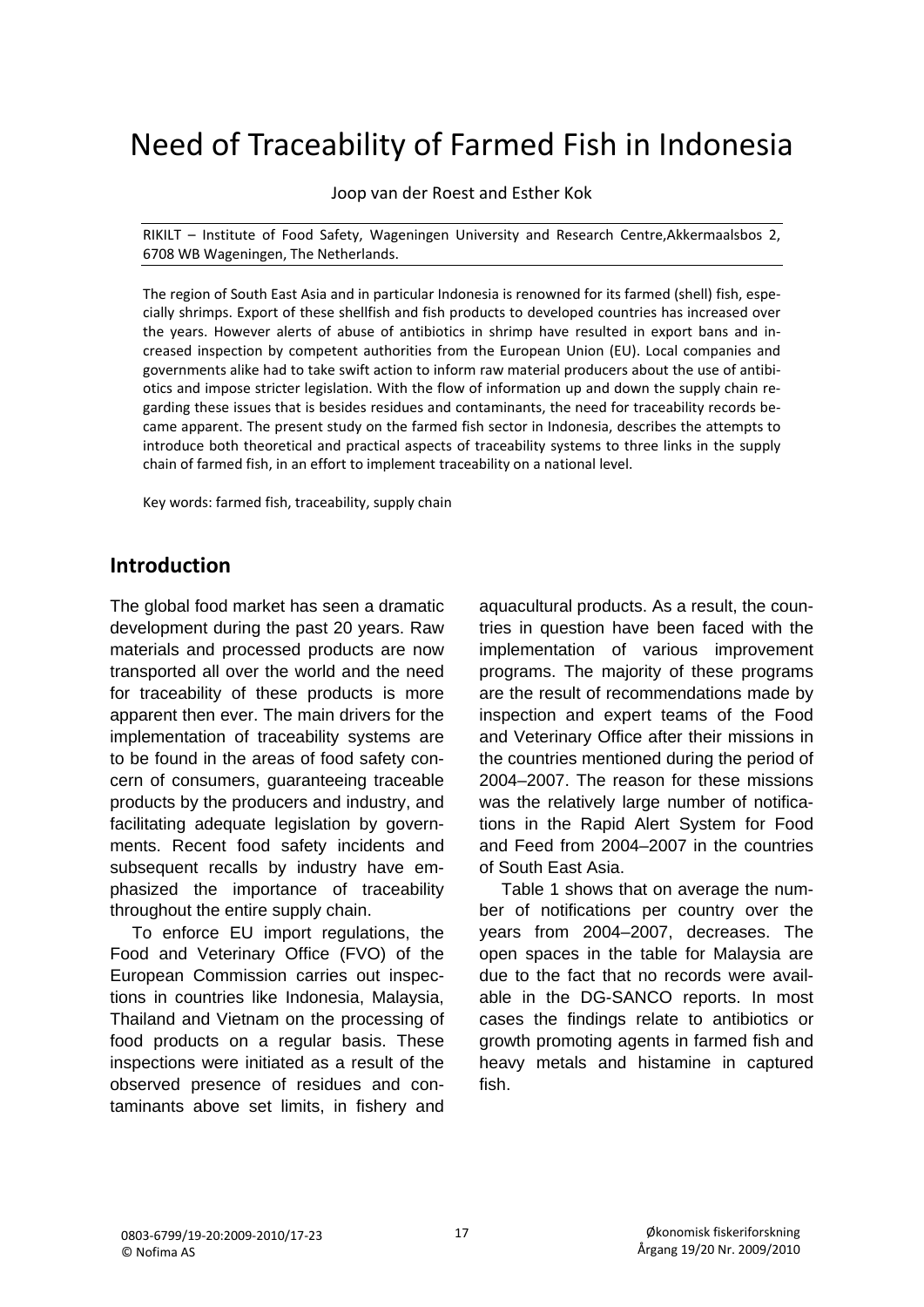| Country   | 2004  | 2005   | 2006 | 2007 |
|-----------|-------|--------|------|------|
| Indonesia |       | 46     | 34   | 16   |
| Malaysia  |       |        | 14   |      |
| Thailand  | $5^*$ | $6***$ | 28   | 17   |
| Vietnam   | 16    | 36     | 28   | 14   |
| Total     | 21    | 88     | 104  | 47   |

*Table 1 Notifications in Rapid Alert System for Food and Feed for fish products from South East Asian countries (DG-SANCO FVO mission reports 2006, 2007, 2008)* 

\*) until October \*\*) from July

These food scandals lead to consumer demands for information about food products and focuses the attention of producing companies to incorporate data information and monitoring systems into their process. In general, larger companies have implemented sophisticated traceability systems for several years now, but this is not always the case for small and medium enterprises (SMEs). These processing companies are faced with aspects of such a system like costs and data security. For the suppliers of fish to these processing companies awareness is the main issue as they often question the necessity of traceability systems.

 To successfully implement traceability systems, both governments and food companies need to recognise the importance of ensuring guarantees of food quality and food safety, as well as of disseminating information with regard to the source of the raw materials, food processes and the distribution of fish products to the end-user. Food regulations in many countries place the responsibility of food safety and the traceability of food products by producers. As traceability is now mandatory by importing nations like EU and United States of America (USA), various competent authorities in countries in South East Asia have issued new regulations which include aspects of traceability in the supply chain.

 In this paper, the author presents work, which has been carried out for both governmental organisations and private industry. The project deals with creating awareness and further socialization of both gen-

eral aspects of traceability as well practical experiences of implementing traceability recording systems within the farmed fish sector in Indonesia. This paper focuses on the present situation of traceability amongst the small and medium fish processors and their efforts to integrate their suppliers and fish farmers into the traceability system. In order to achieve this integration a needs assessment in the field is performed to establish whether support for traceability systems is present. The paper describes how the needs assessment and consequent socialization training of traceability systems is fulfilled amongst representatives of the industry and government organisations alike. The final part of the paper discusses whether the farmed fish sector is yet ready to implement traceability on a pilot scale.

## **Regulatory aspects of traceability**

The major export markets for Indonesia (EU and USA) have included traceability in their legislation. In the EU, regulation 178/2002 (better known as the General Food Law) enforces mandatory traceability for all food and feed products, as well as food producing animals, distributed between and to its member states. In the USA the 'Public health security and bioterrorism preparedness and response act' (US Bioterrorism Act of 2002) requires the registration of all domestic goods facilities and prior notification for all imports of food into the USA. Besides the regulatory imbedding of traceability, this subject is also defined by the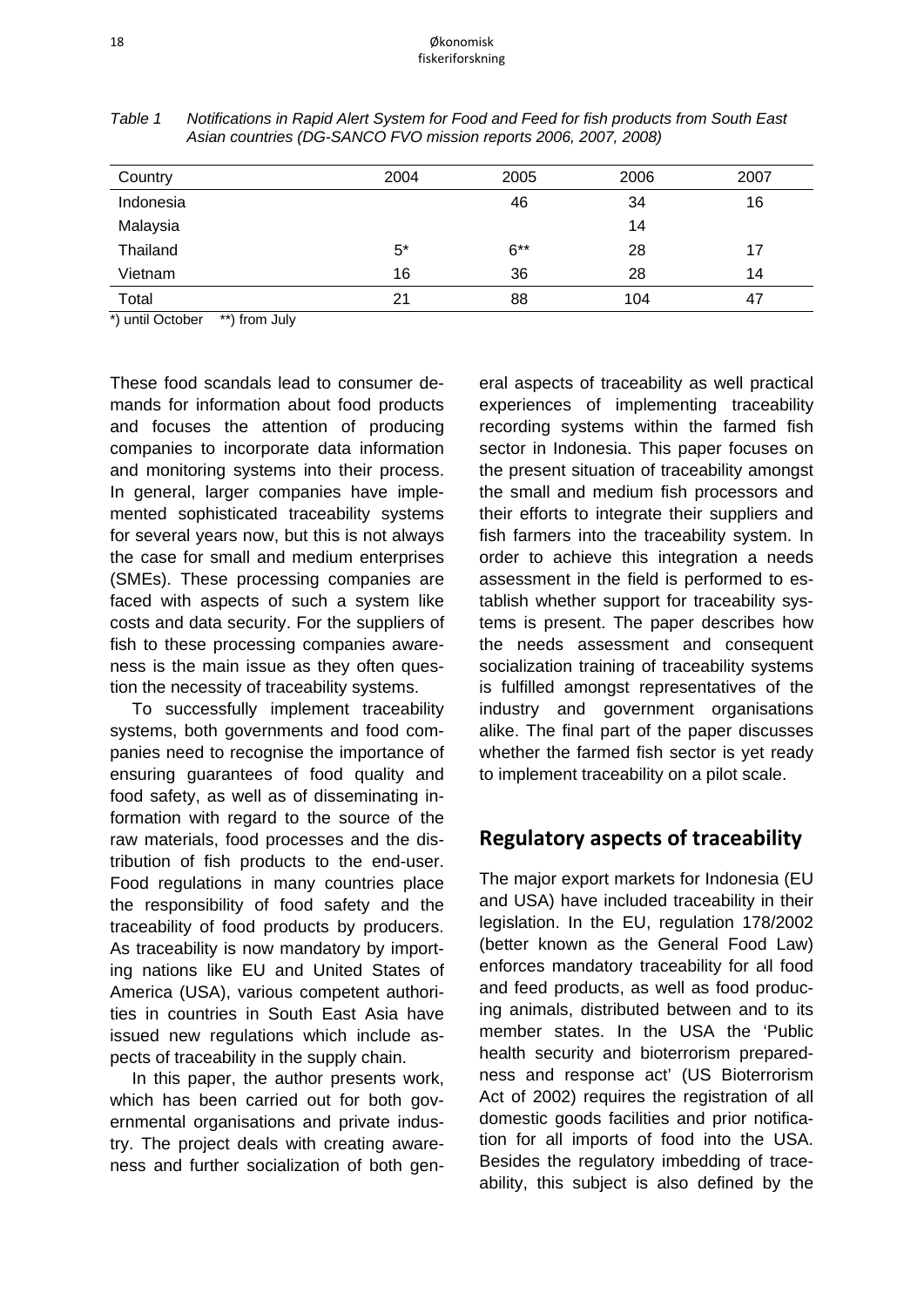International Organisation of Standardisation (ISO 22005:2007) as 'the ability to follow the movement of a feed or food through specified stages of production, processing and distribution'.

 According to the European legislation, food and feed business operators are responsible for identifying their suppliers and also need to be able to identify their customers. Therefore traceability systems and procedures need to be in place and the information, if required, must be made available to the competent authorities at all times. All food or feed placed on the market in EU member states shall be adequately labelled to facilitate identification and traceability. For an individual product, this may relate to the origin of raw materials, the production process and the distribution and location of delivery of the end product. This will result in traceability data such as the supplier (who), location (where), date/time (when), traceable item (what) and process (what happened).

 In the USA, the Bioterrorism Act calls for one-up/one-down traceability for each link (as is also defined in GFL of EU) in the supply chain, to be enforced by the FDA Center for Food Safety and Applied Nutrition (CFSAN). The regulation requires that each company in the supply chain keeps information about the companies they received products from, and of companies they delivered products to, as well as of the transporters in between the steps in the supply chain. The regulations on data recording specify what information must be made available, and that the information should be able to be retrieved within a period of 24 hours.

 Legislation on traceability is very similar in different parts of the world and thus standardisation of information will simplify traceability in all business operations along the supply chain.

 As a result of the above mentioned developments, the Competent Authorities of Indonesia have issued a number of new regulations in the Quality and Safety Assurance System, which include the implementation of traceability systems in the supply chain of fish products. Legislation has been further extended with articles on the application of the principles of traceability and on the development of traceability systems for fish products throughout all stages of production, processing and distribution. Furthermore suppliers of fish products must be able to identify their farmers involved in the delivery of fish destined for the processing companies. The procedures for traceability shall be made available on request to the competent authorities. Processing companies must provide labels or information which are in compliance with the relevant identification and traceability provisions.

 For the implementation of the above mentioned regulations a technical guide for the application of traceability in the supply chain of fish will be drafted. The objective of this guide will be to support the food safety control of fish products, to verify the origin of the products and to complete the information exchange in the supply chain. This guide will also provide the competent authorities with a tool to perform their quality inspections and means to certify products for export.

## **Practical aspects of traceability**

Before entering the field of drivers of traceability, it is relevant to discuss the interest of stakeholders like consumers, industry and government and their relation to traceability. The responsibility for food safety and traceability is mainly in the hands of primary producers and industry, whilst consumers have the responsibility for treatment and preparing of food. The government sets limits, has its role as competent authority and coordinates actions in the case of incidents. Through its legislation the government has responsibilities regarding public health, bio security, market access and the ability to handle food safety incidents. The main driver for governments to introduce traceability system is consumer confidence.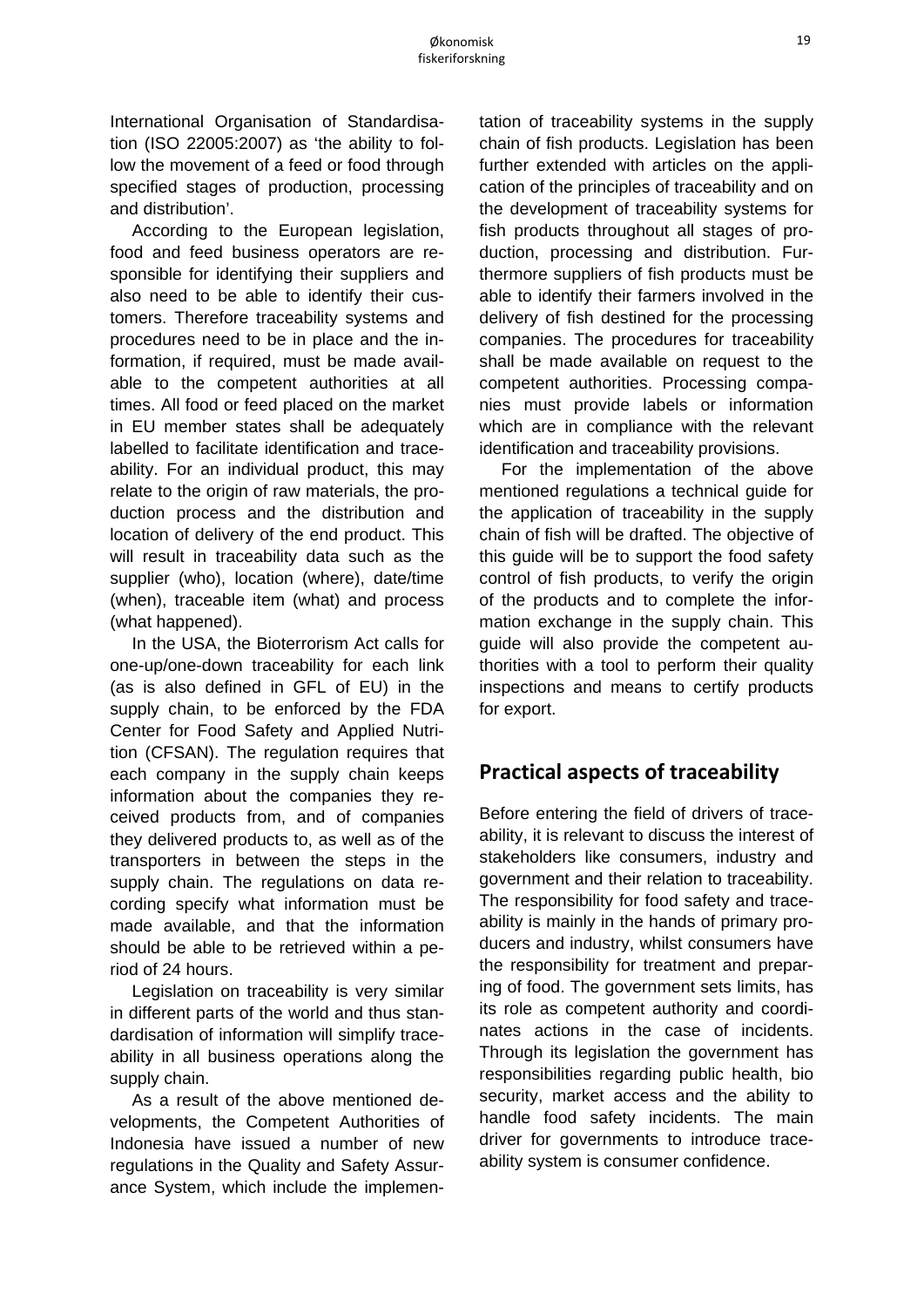For industry the main drivers for introducing traceability is the reduction of costs and to enable appropriate risk management, especially as a product recall of a specific (traceable) batch is more cost effective than going through the whole shipment to find contaminated products. Traceability also helps to manage risks arising from liability and brand protection issues.

 Consumers benefit from traceability systems by knowing where their food comes from and resulting guarantees on origin and authenticity. As consumers have a great influence on the strategy and demands of supermarkets, this has further advanced the introduction of geographical labelling, sustainability claims and differentiation in high value products.

 When implementing traceability at the company level, there is a choice between a paper based versus electronic based traceability system. It is important to realize that ISO22005-2007 does not distinguish between paper based and electronic based traceability systems. The paper based system is regarded as the more traditional method, where processes are recorded by procedures and checklists. The electronic based system is seen as a relatively new method, which makes use of different data entry tools. The positive and negative side of both paper based and electronically based systems are shown. But one must realise that neither paper nor electronic based system can provide any guarantee that the information is correct. Only integrity of data and user access and accuracy of data input will secure the most correctness.

 The system should be classified by its performance, whilst bearing in mind the main characteristics like verifiability, consistent and equitable application, it should be result oriented, cost effective and practical to apply, but also be compliant with the relevant regulations or policies.

 Some aspects should be taken in consideration before introducing a traceability system like:

• How to describe product and lot definition and identification

- Where to document the flow of materials and information including media for record keeping
- Which protocols for data management, recording and information retrieval to choose
- What to do in case of non-conformity and corrective action handling

All these practical aspects will be useful for stakeholders and government to enable them to develop and implement a traceability system in the near future.

# **Traceability of farmed fish in Indonesia**

#### **Background**

The three main drivers in Indonesia for the introduction of traceability are: food safety, risk management and legislation. The objectives to introduce traceability on national level are basically to identify products and producers, as well as to create a national data base of locations of producers and processors. Government agencies are appointed to issue certificates. It was found that one of the largest challenges of traceability is the proper identification of a batch.

#### **Needs assessment**

To create awareness for traceability issues amongst the SMEs a needs assessment was undertaken in order to ascertain whether stakeholders are genuinely interested and willing to participate in traceability initiatives. Furthermore an assessment amongst links in the farmed fish supply chain (see figure 1) provides an opportunity to make an inventory of the present state of holdings with regards to registration, monitoring or recording of product and processing data.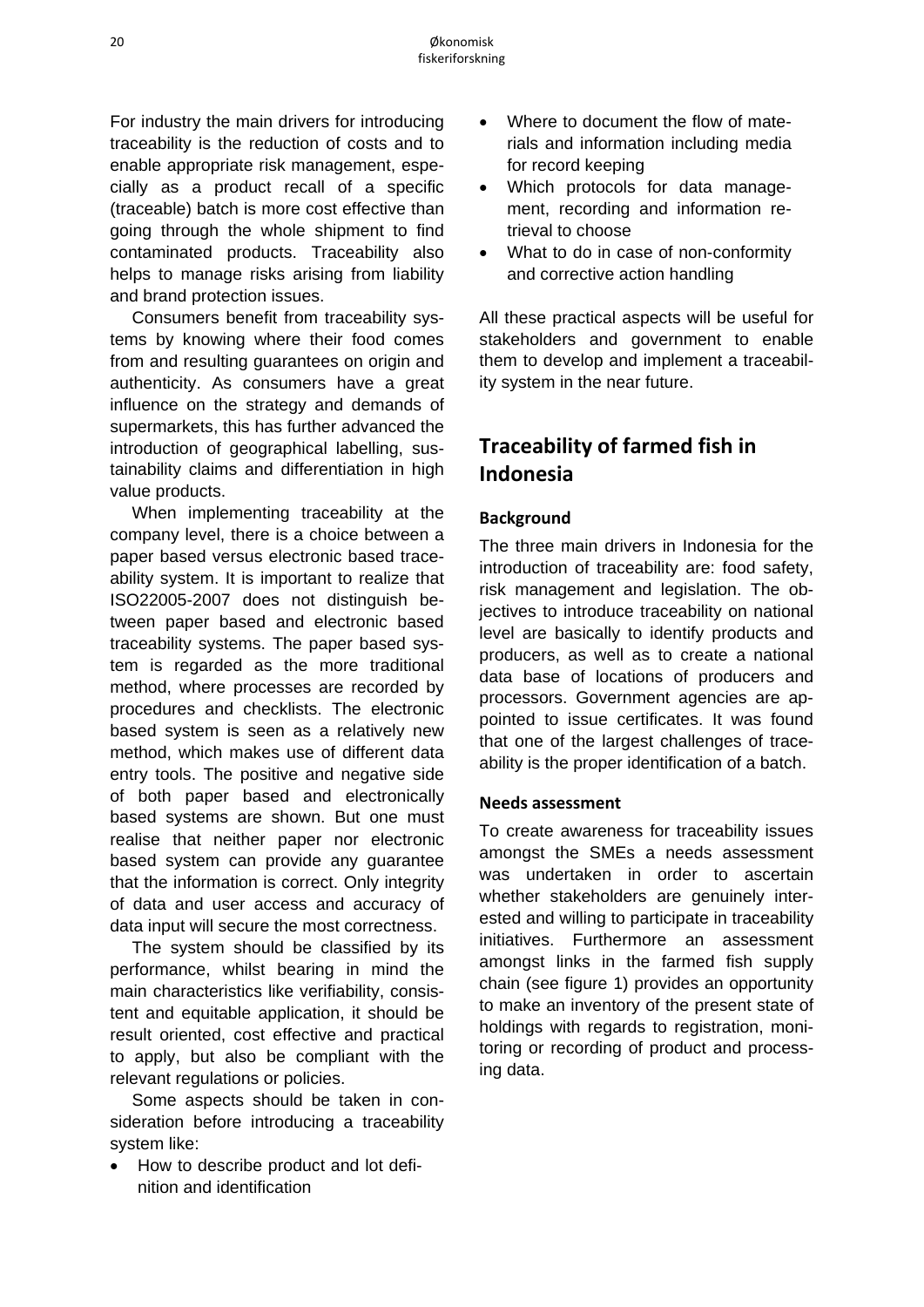

*Figure 1 Farmed F Fish Supply C Chain* 

The inventory of the needs assessment showed that at hatchery and brood stock level the recording of traceability aspects is rather low and is limited to the registration of distributed fries, taking note of company name and date at which the delivery was made. At fish farm level of, for instance shrimp cultures, however ponds have their own identification with letter/number combination and pond size, stocking date and density as well as hatchery source complete the registration. Specific parameters and data are recorded at regular time intervals during the day. Quality parameters of the water, which are monitored daily, include temperature, oxygen, pH, transparency, colour, ammonium and nitrite levels. Besides feeding data like code, rate and accumulated feed also growth and quality of the shrimp is checked using a square metre frame with mash lining.

The next link is the supplier or middleman of fish, as the collector of all fish from the farmers and is responsible for the delivery to the processor. The suppliers play an important role as fish farmers rely heavily on these intermediary agents. Similarly the processing companies also rely on these collecting agents for their supply of fish. However, these suppliers are lacking behind regarding the implementation of traceability measures such as the recording of the origin of fish for the processing units. The suppliers use some form of registration for their actions, but to introduce a form of traceability system seems a bridge too far for many of them. Some larger suppliers have invested in hygienic facilities for receiving and storing fish before transport to the processor and also have made attempts to start to connect to the traceability system of the processors. In general, the awareness level regarding traceability in the previously described links is still rather low especially amongst the smallholders and this will need to improve.

the recording of traceability data increases, as is stated at the fish processing companies. Because most fish farms are small to medium scale holdings their products are collected by suppliers or middlemen, who in turn deliver the unprocessed or semiprocessed fish to the processing companies. Most of the processing plants that export their produce to EU countries, USA and Japan have quality and sustainability programs in place. In almost all cases Good Manufacturing Practice (GMP) and Hazard An alysis an (HACCP) programs are present and are evaluated, validated or verified by government institutions (ministerial departments of fisheries), to guarantee compliance. Besides these quality programs, processing companies may also be certified for programs like Global Standard of British Retail Consortium (BRC), Friends of the Sea or Best Aquaculture Practices. Traceability aspects are taken seriously with specific attention being paid to information from the fish farms. The purchasing department of the processing company handles various forms related to the delivery of raw material (fish), including the official traceability code (OCT) of supplier. This code aims to describe the origin of the fish from province level right down to pond location. So it is by the incentive of the processing company that incorporates the supplier into the trace-Further downstream in the supply chain and Critical Control **Points**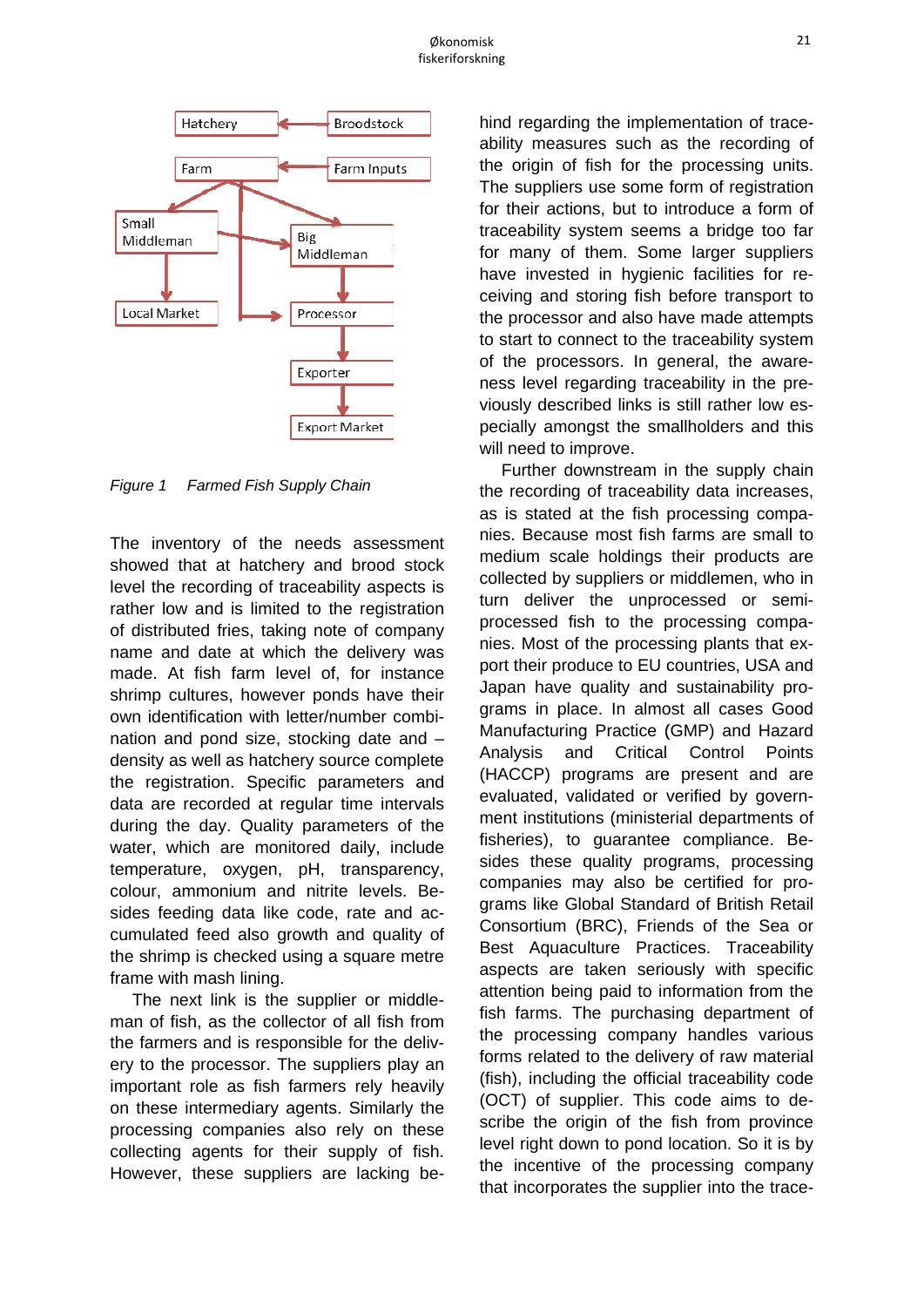ability system of the supply chain. Once the fish is processed, the recording forms of finished product and loading take care of traceability output. At this moment almost all recording of traceability aspects is performed with paper-based systems.

#### **Training**

To introduce traceability to the small and medium enterprises (SMEs) in the region a socialization program was developed and workshops were organised in the respective districts. These workshops focused on the introduction and improvement of fish traceability in the upstream level of the supply chain. Participants of these workshops comprised of fish farmers, suppliers and quality assurance officers of processing companies as well as staff of governmental services of the Ministry of Marine Affaires and Fisheries. Basic knowledge of food quality and food safety was expected of all participants. The general aim of the training was to define, develop and demonstrate a fish traceability system geared at improving the present situation in the supply chain of farmed shrimp. The formulated objectives were described as:

- Describe the characteristics of traceability, definitions, drivers and general aspects.
- Distinguish the paper-based traceability compared to electronic traceability and define the best practices of record keeping.
- Design a demonstration of traceability project, including the involvement of other links in supply chain.
- Perform group assignments which includes critical points of traceability and general planning

The principle behind the training was to act in a customer driven way. The methodologies used in the training basically consisted of lectures, case studies and group assignments. The group assignments focused on hands on experience related to the implementation of traceability systems. In the follow up of the training, participants were given the opportunity to forward suggestions for implementations and/or improvements of fish traceability in their respective holdings or companies. Also the integration of other organisations and stakeholder in the supply chain with regard to traceability were initiated, resulting in a blueprint for the sector. Furthermore possible administrative or legislative steps to be taken by the government to implement traceability on a national level, are foreseen in the near future.

 It was discussed that the implementation of traceability systems in the supply chain of farmed fish is fragmented and varies according to structure and methodology and is absent at some stages altogether. Most processing companies record traceability data with a paper based system, but for suppliers and fish farmers these systems are relatively new and not yet in use. The awareness level regarding traceability in these links of the fish supply chain i.e. smallholders is rather low and needs to improve.

 The training has met its required objectives and forms a basis for all stakeholders to start the pilot phase by implementing a traceability recording system amongst the links of the supply chain of farmed fish.

# **Conclusions and recommendations**

Both government and industry related to farmed fish in Indonesia are aware of their responsibility towards food quality and food safety in general and towards traceability in as a means to assure these aspects. From government side initiatives on legislative side of traceability have been taken and a practical technical guide on traceability in the supply chain of farmed fish has been drafted. The processing companies are in favour of setting up a traceability framework for the supply chain of farmed fish which should include farmer, supplier, processor and customer.